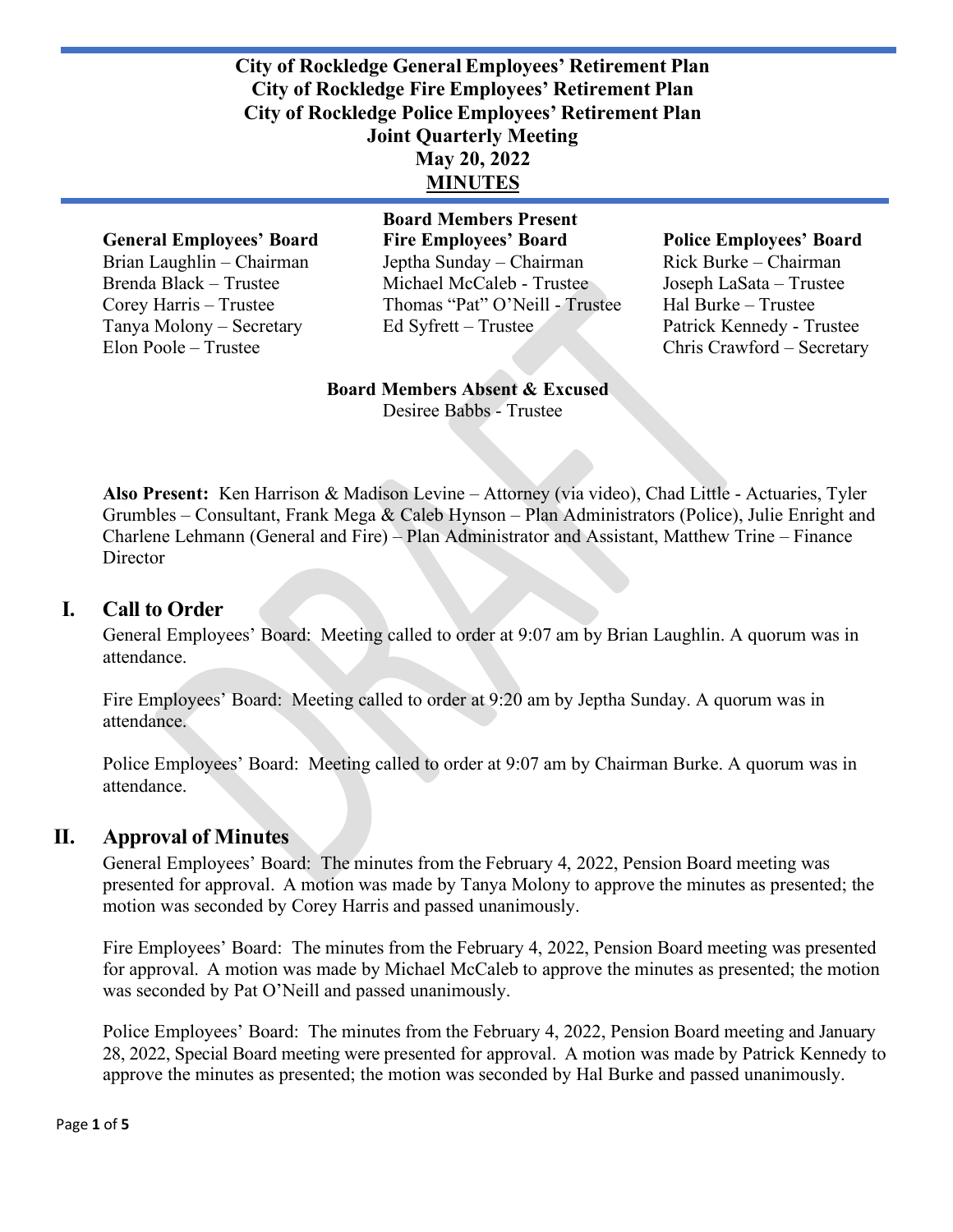### **III. Investment Consultant**

Tyler Grumbles of AndCo presented the quarterly investment performance and overview. The US labor market remained a source of strength during the 1st quarter with the unemployment rate falling to 3.6% in March. The pace of job growth accelerated during the quarter with a three-month average of roughly +562,000. Importantly, the number of workers re-entering the workforce increased during the quarter with strong wage growth as the likely catalyst. The US Federal Reserve Bank (the Fed) began the process of normalizing interest rates by raising the Fed Funds rate by 0.25%. Additionally, the Fed signaled it was ready to begin the process of shrinking its balance sheet by not reinvesting up to \$95 billion of maturing bonds into new securities each month. This process is referred to as "quantitative tightening" and is meant to drain liquidity from the economy with the goal of slowing inflation. US equities declined during the 1st quarter as concerns regarding the conflict in Ukraine and the potential for a slowing global economy acted as headwinds. Large cap value was the best performing domestic segment of the equity market relative to other US market capitalizations and styles during the period while small cap growth performed the worst. No recommendations at this time for rebalance.

General Employees' Board:The fund began the quarter at \$24,260,945 and finished with quarterly balance of \$22,815,573. The Plan was (-) 4.80% for the quarter net of fees vs benchmark of (-) 4.85%, 52<sup>nd</sup> percentile.

Fire Employees' Board: The fund began the quarter at \$16,339,629 and finished with quarterly balance of \$15,298,940. The Plan was (-) 4.79% for the quarter net of fees vs benchmark of (-) 4.85%, 49th percentile.

Police Employees' Board: The fund began the quarter at \$20,653,085 and finished with quarterly balance of \$19,363,778. The Plan was  $(-)$  4.87% for the quarter net of fees vs benchmark of  $(-)$  4.85%, 52<sup>nd</sup> percentile.

**Real Estate Manager Search** – Tyler Grumbles introduced the Real Estate Manager search that was performed by AndCo. The search was done due to the underperformance of the Plan's current Allegiance Real Estate Fund (ASB). Tyler provided an overview of the benefits Real estate provides to the Plans and the roles the fund plays in reducing overall portfolio volatility and income generation. Tyler introduced the 3 different open end Real Estate firms/funds that provide rental income and some building appreciation. The review of the firms included each fund's strategy, costs, and historical performance statistics. Based on the Consultant's research, review, and evaluation of these core Real Estate managers, Tyler's recommendation is to add the Stockbridge Smart Markets Fund as compliment to ASB and keep ASB on watch moving forward. Open discussion took place among the Boards on the amount to add to the new firm and where to pull the funds. Tyler provided a recommendation to pull approx. 5% from the Domestic Fixed Income fund for each Plan to fund. The minimum required to add Stockbridge is \$1,000,000 for each Plan. Based on the current value for each plan, that would equate moving Domestic Fixed Income in the amounts of 5% for General, 7.4% for Fire, and 5.9% for Police.

General Employees' Board:A motion was made by Corey Harris to approve moving the minimum \$1,000,000 (approx. 5%) from the domestic fixed income fund to the Stockbridge Smart Markets Fund as presented; the motion was seconded by Brenda Black and passed unanimously.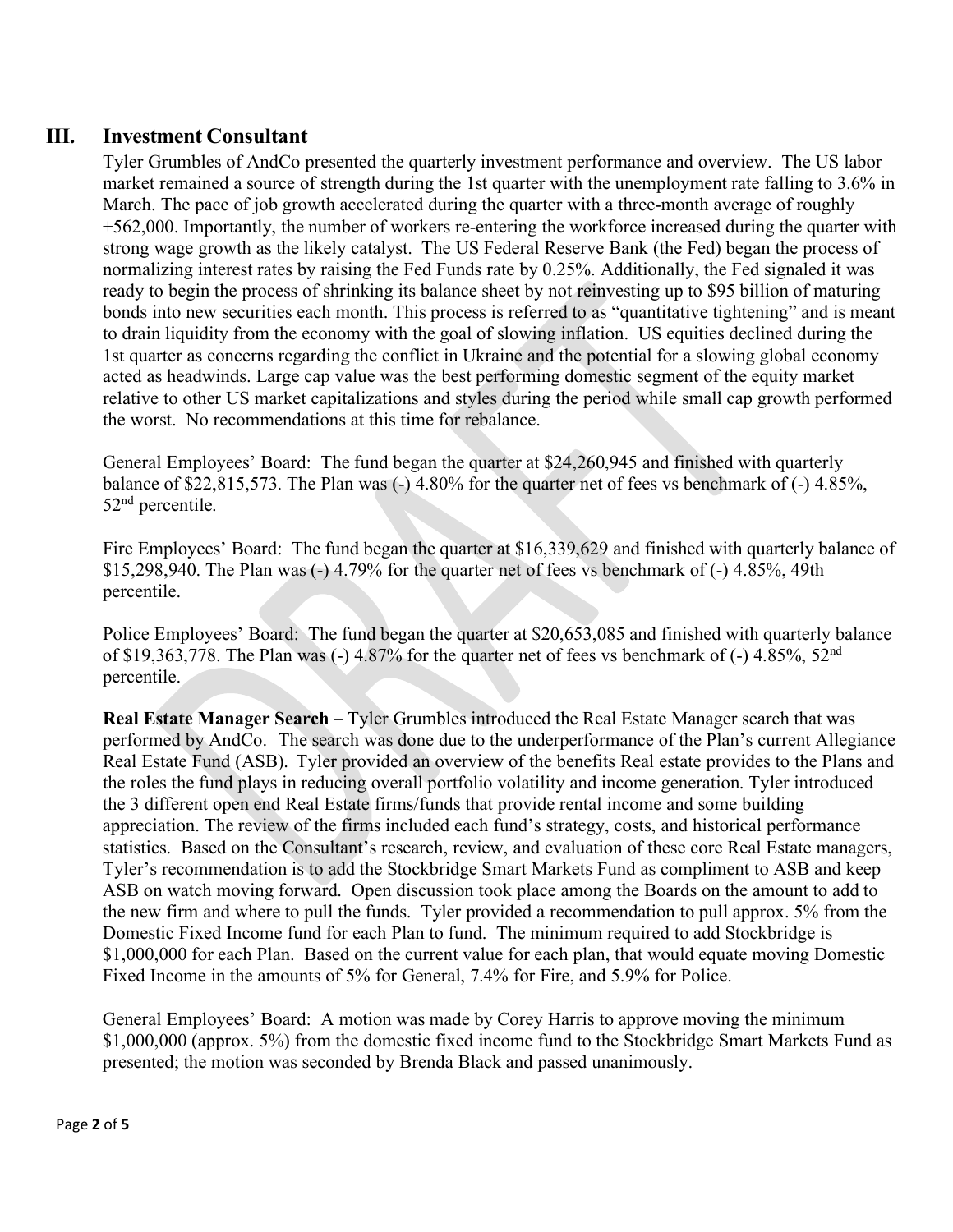Fire Employees' Board: A motion was made by Pat O'Neill to approve moving the minimum \$1,000,000 (approx. 7.4%) from the domestic fixed income fund to the Stockbridge Smart Markets Fund as presented; the motion was seconded by Ed Syfrett and passed unanimously.

Police Employees' Board: A motion was made by Joseph LaSata to approve moving the minimum \$1,000,000 (approx. 5.9%) from the domestic fixed income fund to the Stockbridge Smart Markets Fund as presented; the motion was seconded by Patrick Kennedy and passed unanimously.

#### **IV. Attorney Report**

Plan Attorney reminded Form 1F Financial Disclosure requirement by July 1 annually.

Plan Attorney provided a legislative update on a bill that would add COVID-19 and infectious diseases to the list of conditions that, if suffered by an emergency rescue or public safety worker, are presumed to have been contracted while at work for purposes of workers' compensation. The Bill did not pass.

Plan Attorney introduced Madison Levine who will be accompanying Ken moving forward.

# **V. Plan Administrator Report**

Julie Enright, Plan Administrator spoke on the continuing education opportunities available through the FPPTA.

 *ACTION ITEM: Plan Administrator will continue to update Board members on educational opportunities.* 

Julie also provided Fund expenditures for the General Employees' Plan to the Board for review and acknowledgement of second fiscal quarter ending 3/31/22.

Julie advised the Boards of an opportunity to change individual Board meeting times to help assist with the change to new Plan Administrators. Open discussion took place among the Boards, and it was determined that the Fire Board will meet at 9am, the General Board will meet at 11am, and the Police Board will remain unchanged meeting at 1pm. The Joint Board meeting time remains unchanged.

 *ACTION ITEM: Plan Administrator to distribute new meeting schedules for each Board to the City and vendors.*

Caleb Hynson, Plan Administrator provided the Boards and City a summary on unclaimed monies identified through HYN Consulting's onboarding process for the City of Rockledge. He advised the Boards and City that the monies available can range considerably. It would be up to the City to contact the State to identify and collect on any unclaimed available funds.

# **VI. Public Comment**

Police Employees' Plan retiree Pat Hartselle addressed the Board regarding his recent experience of exiting the DROP and the delay in receiving his DROP monies. Mr. Hartselle expressed his appreciation of the effort and communication from Frank Mega, Plan Administrator and the City of the delays and explanation of the challenges faced in finalizing DROP monies. The DROP monies were not received within 90 days due to the 12/31/21 quarter end earning / losses unable to be finalized. Frank Mega, Plan Administrator provided a summary of the reporting challenge with the Brookfield Infrastructure fund that led to the delay of DROP monies distribution for Mr. Hartselle. Tyler Grumbles added details regarding an untimely audit of the fund which pushed the quarter end results out longer than expected. Chad Little,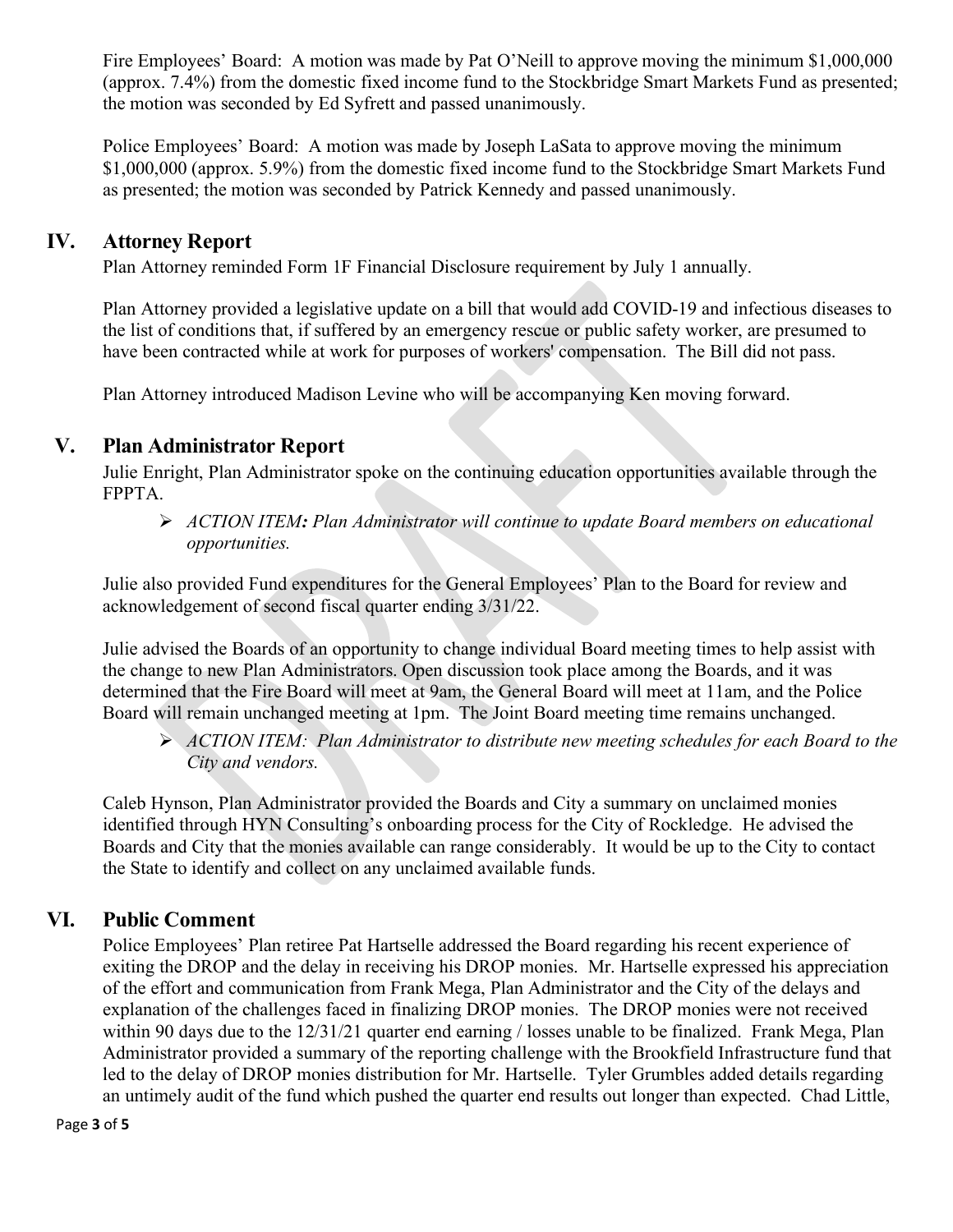Plan Actuary, added options of adding a "Hold Back" to the DROP distribution for members who may be affected by this in the future. This would allow a percent of distribution (i.e., 80%, 90% of total DROP monies) to be immediately distributed while the quarter end interest is being finalized. Open discussion took place among the boards on potential of adding this in the future. The Plan Attorney advised he will look into the Policy/Procedure of DROP distribution to not hold up monies due to member and will report back at a future meeting.

 *ACTION ITEM: Plan Administrator to add DROP monies distribution timing as agenda item at future meeting.* 

In addition, Mr. Hartselle expressed a need for support and collaboration in tax and financial aspects that can assist a member in retiring. Plan Administrator Frank Mega added that part of our counseling service to members, we provide a variety of information to the retirement process and arm the member with information and resources to help with their decision-making process. In addition, Frank provided specifics on the Plan Administrator not acting in an advisory role or making recommendations to members. Matthew Trine, City Finance Director added commentary that the City and staff are not able to provide financial or tax advice. Matthew will continue to have collaborative conversations to determine if resources/subject matter experts can be identified to help with members in the future.

#### **VII. Adjournment/Next Meeting**

A motion to adjourn was made for all Boards at 10:25am. The next regularly scheduled Board of Trustees' meeting will be held on August 19, 2022, at 9 am for Fire Employees' Board, 11 am for General Employees' Board, and 1:00 pm for Police Employees' Board.

IF ANY PERSON DECIDES TO APPEAL ANY DECISION MADE BY THE BOARD WITH RESPECT TO ANY MATTER CONSIDERED AT SUCH MEETING OR HEARING, THEY WILL NEED A RECORD OF THE PROCEEDINGS, AND FOR SUCH PURPOSE, THEY WILL NEED TO ENSURE THAT A VERBATIM RECORD OF THE PROCEEDINGS IS MADE, WHICH RECORD INCLUDES THE TESTIMONY AND EVIDENCE WHICH THE APPEAL IS TO BE BASED.

THIS MEETING MAY BE CONDUCTED BY MEANS OF OR IN CONJUNCTION WITH COMMUNICATION MEDIA TECHNOLOGY. PERSONS WITH DISABILITIES WHO REQUIRE REASONABLE ACCOMMODATIONS TO PARTICIPATE IN THE MEETINGS MAY CALL THE PLAN ADMINISTRATOR FIVE BUSINESS DAYS IN ADVANCE AT 727- 559-7333.